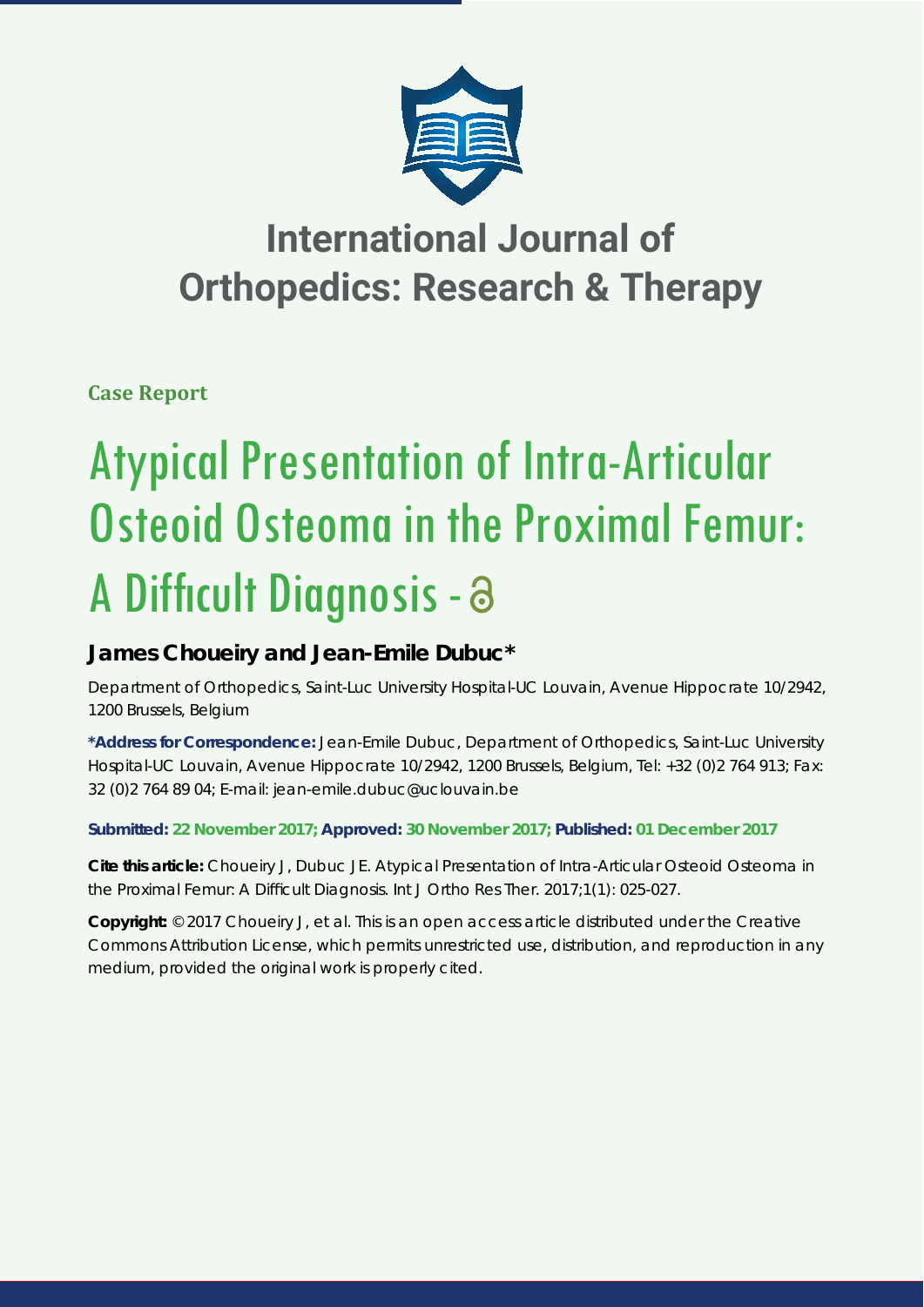#### **ABSTRACT**

Osteoid osteoma is among the commonest bone tumors, primarily affecting young subjects. Often localized in the diaphysis cortex of long bones, the disease has a well-described symptomatology and imagery of choice for diagnosis. When in a different location, the diagnosis is less evident. We describe a case herein of an intra-articular osteoid osteoma of the hip misdiagnosed as a femoro-acetabular impingement and treated by means of hip arthroscopy.

#### **INTRODUCTION**

Osteoid Osteomas (OOs) are benign tumors consisting of a hypervascular inflammatory lytic nidus in the cortex of long bones. They are defined as benign Stage 2 lesions according to Musculoskeletal Society (MSTS) Staging. They often respond to aspirin, tending to disappear following several years of conservative management. The imagery of choice is Computed Tomography (CT), able to reveal the hypolucent nidus surrounded by an area of reactive sclerosis and periosteal thickening. Positron-Emission Tomography (PET) can reveal a double density sign, with the nidus the most intense surrounded by the less-intense bony sclerosis, giving the image of a halo. Magnetic Resonance Imaging (MRI) demonstrates the nidus with the surrounding bone edema. These findings may differ in cases involving atypical osteoma location.

#### **CASE REPORT**

A 19-year-old soccer player presented at consultation because of residual pain in the left hip 1 year after undergoing arthroscopy for femoroacetabular impingement. The patient had left inguinal nonirradiating pain, exacerbated by walking to the point of limping. Past pre-operative imagery revealed superior acetabular and posterior femoral-head osteophytes, suggesting pincer impingement and cam deformity. Post-operative imagery revealed excision of the superior osteophyte (Figure 1A, Figure 1B). In spite of this, the patient suffered from persistent pain, and a pelvic MRI was prescribed (Figure 2), revealing joint edema and synovial hypertrophy and an anterior cortical femoral neck lesion on STIR sequences. The lesion was hypolucent, surrounded by a hyperlucent rim. CT was performed for further evaluation, revealing a millimetric lesion that was slightly hyper intense and surrounded by a narrow osteolytic rim with no perinidal sclerotic bone reaction. Nevertheless, radiology was performed to confirm the diagnosis of an OO, with subsequent radiofrequency ablation. The patient was examined 5 months later and reported complete alleviation of pain and improvement in functional status. Physical examination showed a significantly improved range of motion for all movements except in internal rotation, where the hip remained stiff. Retrospectively, the lesion was not apparent on MRI prior to arthroscopy. On the other hand, the scan (Figure 3A) did reveal a subtle osteolytic lesion without the evident osteoid calcification that was present on the post-arthroscopy scan (Figure 3B). This could have been mistaken for an artefact.

#### **DISCUSSION**

Anatomically, OOs are typically located in the diaphysis cortex of long bones. In these locations, they present typical symptomatology and require normal imagery. In atypical locations, the diagnosis may become less evident. For example, patients with intraarticular hip lesions have less night pain [1], and imaging-based diagnosis proves more challenging. CT is not able to detect the sclerotic rim around the nidus, which has been attributed to absence of the boneforming layer of the periosteum called the cambium layer  $[2]$ . The reactive sclerosis, however, may be a little distant [3]. X-ray can reveal



**Figure 1:** (A) Anteroposterior view of the pelvis with the hips in extension, revealing superior acetabular osteophytes and posterior femoral cam deformity on the left

(B) Excision of the acetabular osteophyte.



**Figure 2:** Axial cut of a T2-weighted image of the pelvis, revealing anterior cortical hypolucent lesion with concomitant bone and joint edema.



**Figure 3:** (A) Small intracortical lesion of the anterior border of the femoral neck shortly following manifestation of the patient's symptoms (B) Increased size of the lesion with more osteoid calcification, yet no perinidal bone sclerosis.

distant reactive bony hypertrophy of the femoral neck, suggesting cam deformity. This can contribute to a patient's symptomatology, leading physicians away from the true cause. MRI can reveal labral tears, which are associated with cam deformity [4,5]. Bone edema can conceal the nidus, giving the appearance of regional osteoporosis or